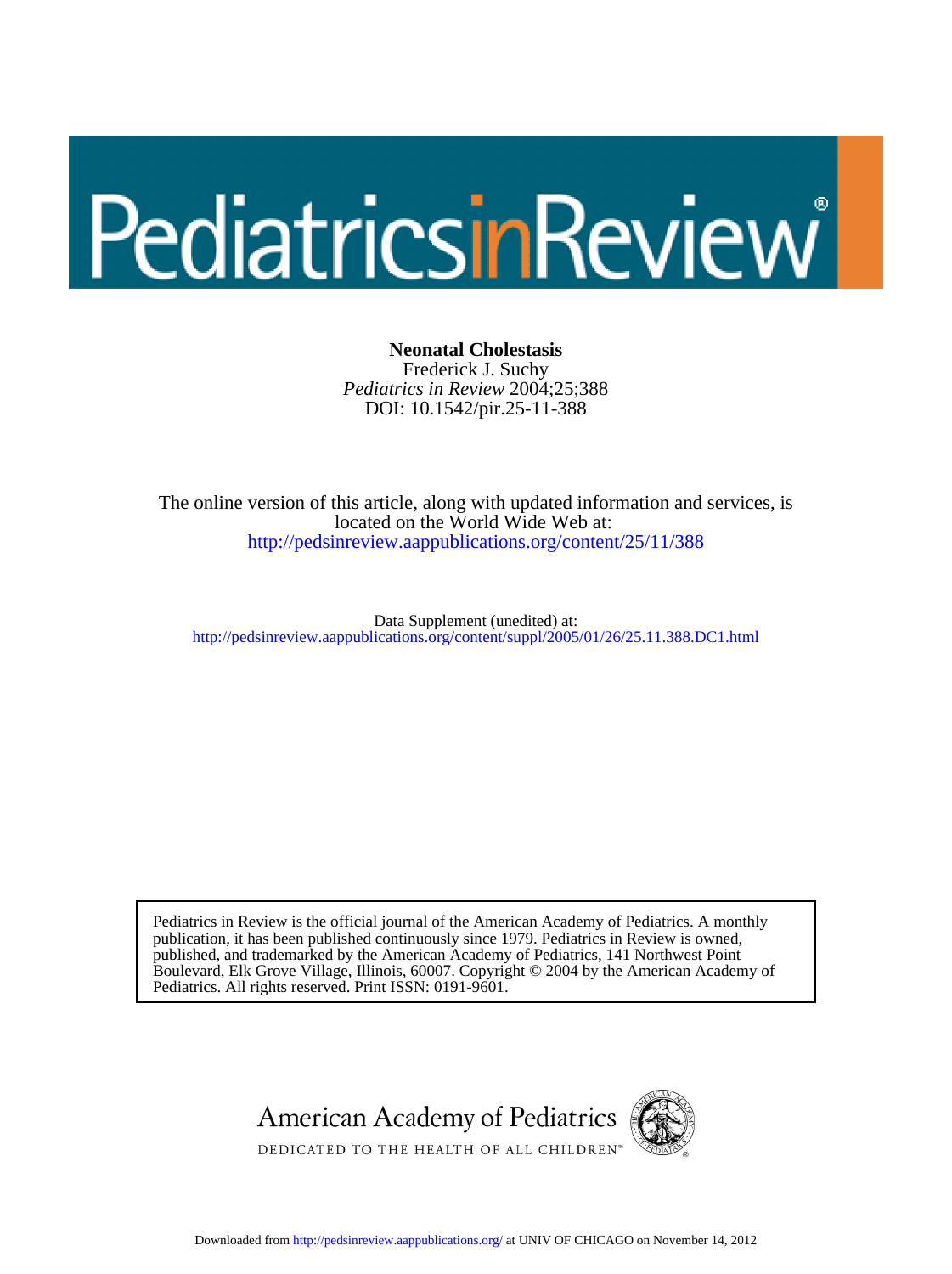# **Neonatal Cholestasis**

Frederick J. Suchy, MD\* **Objectives** After completing this article, readers should be able to:

- **1. Know when cholestatic liver disease should be excluded in the diagnosis of the infant who has jaundice.**
- **2. Describe the importance of early recognition and diagnostic evaluation of the infant who has cholestasis.**
- **3. Characterize the most difficult problem in evaluating the infant who has cholestasis.**
- **4. Discuss the restoration of bile flow in infants who have biliary atresia.**
- **5. Know the conditions to which malabsorption in infants who have cholestasis can lead.**

#### **Introduction**

Cholestatic jaundice is a typical presenting feature of neonatal liver disease rather than a late manifestation, as often observed in the older child or adult. This relates, in part, to an immaturity of hepatic excretory function, sometimes referred to as "physiologic cholestasis" of the newborn. The number of distinct disorders presenting with cholestasis may be greater in the neonatal period than at any other time of life. Cholestasis occurs frequently because of susceptibility to infection during the perinatal period, the initial effects of congenital malformations, particularly of the biliary tree, and the presentation of genetic and metabolic disorders. Table 1 shows the more common disorders that can present with cholestatic jaundice. In the neonate, the clinical and laboratory features of the many disorders manifesting cholestasis are similar. It is important for the pediatrician to differentiate the more infrequent occurrence of cholestatic jaundice from common unconjugated hyperbilirubinemia. Once cholestatic liver disease has been established, prompt referral to a pediatric gastroenterologist is required to define a specific diagnosis and, if possible, initiate therapy or manage complications of liver disease.

The overall incidence of neonatal liver disease manifesting clinical or biochemical evidence of cholestasis is approximately 1 in 2,500 live births. Idiopathic neonatal hepatitis, an anachronistic term, has been reported to have an incidence of 1 in 4,800 to 9,000 live births. However, reliable figures do not exist regarding the current incidence because newer and more accurate diagnostic methods have decreased markedly the number of infants previously labeled as having idiopathic neonatal hepatitis. The incidence of biliary atresia ranges from 1 in 8,000 to 21,000 live births according to reports from several centers around the world. The Figure shows an estimate of the relative frequency of the most important disorders producing cholestatic liver disease. Extrahepatic biliary atresia is the most common disease and consistently has accounted for one third of all cases in multiple reports over several decades. Various forms of inherited cholestasis may occur in 10% to 20% of cases. Approximately 10% are caused by alpha<sub>1</sub>-antitrypsin deficiency. Other inborn errors of metabolism comprise about 20% of all cases. Congenital infections, including those caused by so-called "TORCH agents," account for about 5% of cases. In contrast to reports as late as 10 years ago, in which idiopathic neonatal hepatitis accounted for almost one third of the cases, improved diagnostic methods has decreased this category to no more than 10% to 15% of cholestatic infants.

Early recognition of neonatal cholestasis is essential for effective treatment of metabolic or infectious liver diseases. The surgical management of biliary anomalies, including choledochal cysts and biliary atresia, requires timely recognition and diagnosis. Even when treatment is not yet available or effective, infants who have progressive liver disease benefit

\*Professor and Chair, Department of Pediatrics, Mount Sinai School of Medicine, New York, NY.

388 **Pediatrics in Review** Vol.25 No.11 November 2004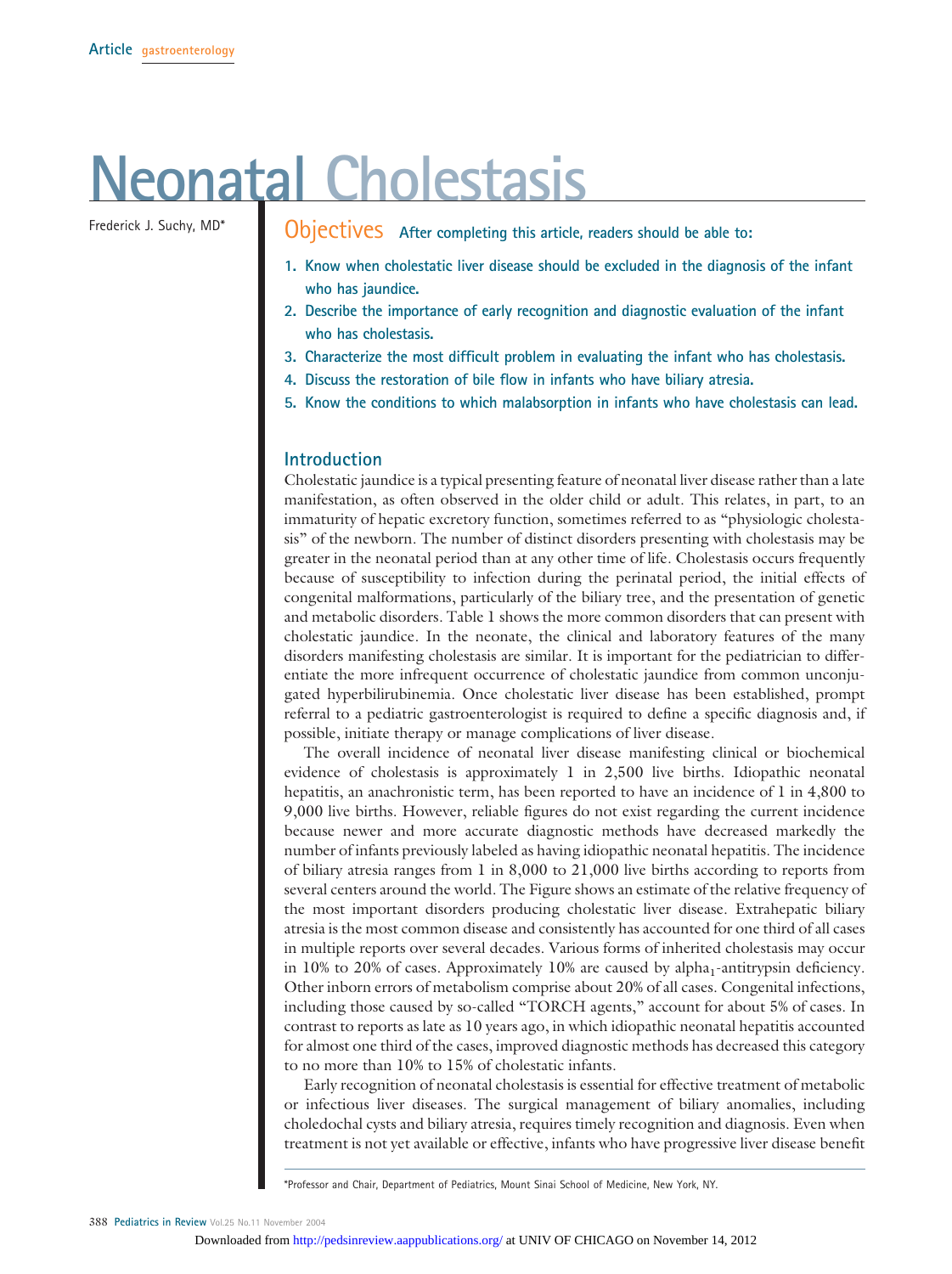# **Table 1. Most Frequent Causes of Neonatal Cholestasis**

**Obstructive Cholestasis**

- **Biliary atresia**
- **Choledochal cysts**
- **Bile duct paucity**
- **Neonatal sclerosing cholangitis**
- **Inspissated bile syndrome**
- **Gallstones/biliary sludge**
- **Cystic fibrosis**
- **Caroli disease**

**Intrahepatic Cholestasis**

- **Viral infection**
- **Herpes simplex**
- **Cytomegalovirus**
- **Human immunodeficiency virus**
- **Parvovirus B19**
- **Other**
- **Bacterial infection**
	- **Sepsis**
	- **Urinary tract infection**
	- **Syphilis**
- **Genetic/metabolic disorders**
- **Alpha<sub>1</sub>-antitrypsin deficiency**
- **Tyrosinemia**
- **Galactosemia**
- **Progressive familial intrahepatic cholestasis**
- **Alagille syndrome**
- **Other**
- **Endocrine disorders**
	- **Hypothyroidism**
	- **Hypopituitarism**
- **Toxic**
- **Drugs**
- **Parenteral nutrition**
- **Systemic**
- **Shock**
- **Heart failure**
- **Neonatal lupus**

from optimal nutrition support and medical management of the complications of cholestasis and possibly cirrhosis.

Delayed referral of infants who have neonatal cholestasis remains a significant problem. Because of early hospital discharge, inadequate follow-up of jaundiced neonates is common. Cholestatic jaundice sometimes is misdiagnosed as the hyperbilirubinemia associated with breastfeeding. An important point for the practitioner is that any infant who has jaundice at more than 14 days of age should have a fractionated serum bilirubin determination performed to exclude cholestasis as a cause of jaundice.

#### **Clinical Features**

Infants usually present with jaundice that may be continuous with neonatal hyperbilirubinemia or associated with an initial clearing of neonatal jaundice. The infant may have dark urine associated with the excretion of bile pigments. The stools may appear light-colored or completely devoid of pigment (acholic). Bleeding due to the coagulopathy of vitamin K deficiency or liver failure may occur. Infants whose cholestasis is caused by bacterial sepsis, hypopituitarism, or metabolic disorders such as galactosemia may be acutely ill. Infants who have metabolic liver disease may have poor feeding, inadequate weight gain, hypoglycemia, and hypotonia.

Several clinical features occur more commonly with biliary atresia, including female gender, normal birthweight, earlier onset of jaundice and acholic stools, and the presence of an enlarged liver that has a firm or hard consistency. However, no details in the history or physical examination are capable of differentiating all infants who have intrahepatic cholestasis from those who have biliary atresia. Many infants who have intrahepatic cholestasis (10% to 15%) have cholestasis so severe that they have clinical, laboratory, and imaging findings that suggest biliary obstruction. The clinician also may be confused by the evolving nature of biliary atresia in which stools initially are pigmented and the physiologic hyperbilirubinemia initially clears in some infants.

Physical examination of the cholestatic infant may reveal hepatomegaly or hepatosplenomegaly. The patient should be examined carefully for dysmorphic facial features and other congenital anomalies, as occur in infants who have Alagille syndrome or other chromosomal defects. Infants who have congenital infection may have significant liver disease as well as microcephaly, growth restriction, or bleeding from thrombocytopenia.

#### **Evaluation of the Cholestatic Infant**

A systematic, consistent approach to the evaluation of the cholestatic infant is outlined in Table 2. The most important initial test is measurement of the serum conjugated bilirubin concentration to establish the presence of cholestasis. The conjugated fraction of serum bilirubin should be no higher than 15% of the total serum bilirubin concentration. Baseline assessment of the severity of liver dysfunction also is essential. However, standard liver biochemical test results are elevated variably and are nonspecific. Poor hepatic synthetic function at birth, including hypoglycemia and coagulopathy that is not corrected by administration of vitamin K, may reflect an inborn error of metabolism or an intrauterine infection that led to liver cell necrosis. Because hepatocyte mass in

#### Pediatrics in Review Vol.25 No.11 November 2004 389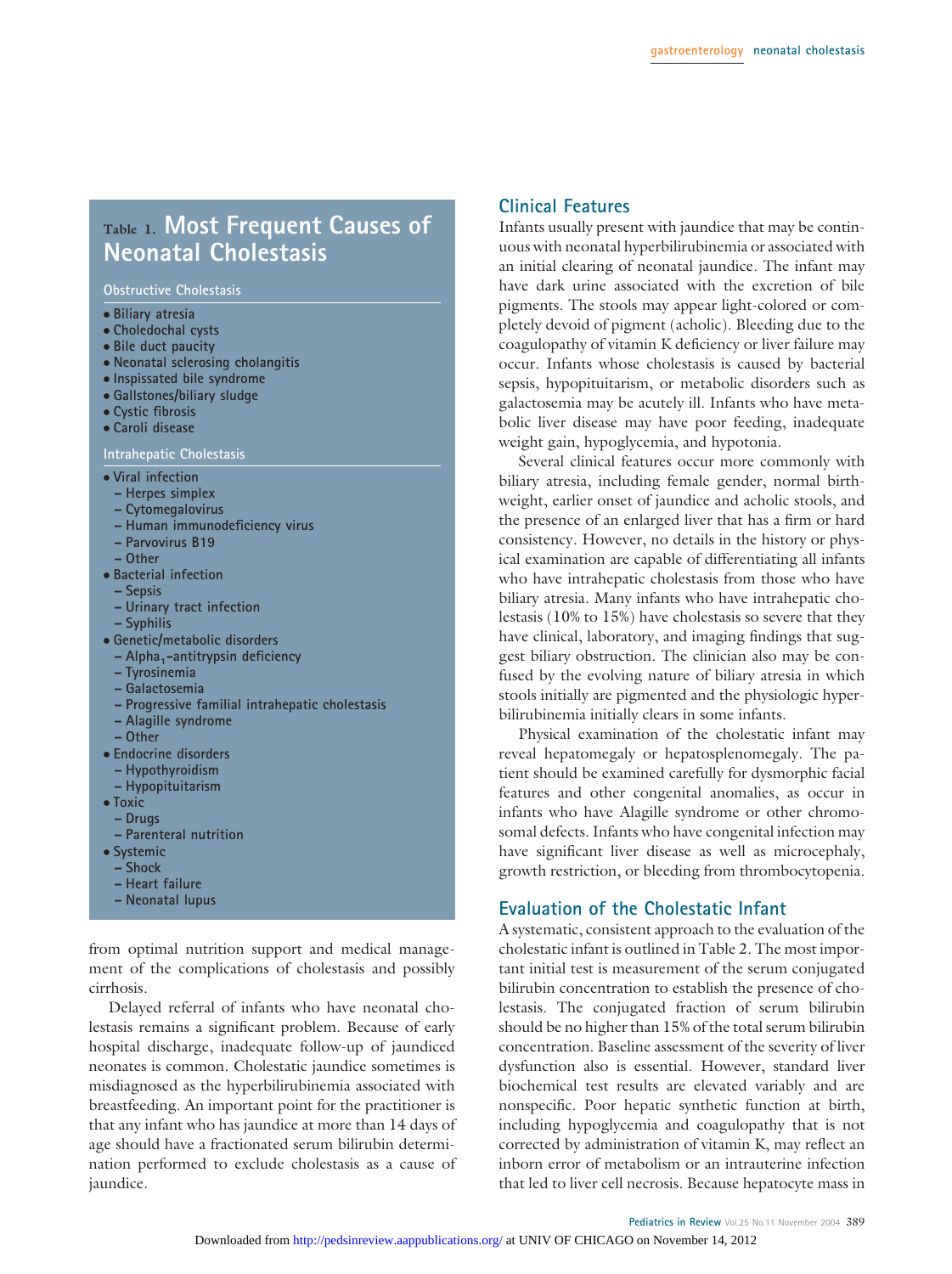

**Figure. Estimated incidence of important disorders producing cholestatic liver disease.**

some metabolic disorders is lost by apoptosis rather than cell necrosis, serum aminotransferase concentrations may be increased only modestly. The serum gamma glutamyl transferase activity may be of differential value in that paradoxically low or normal levels are found in the serum of some patients who have progressive familial intrahepatic cholestasis and with some inborn errors of bile acid metabolism. Bacterial cultures of blood, urine, and other fluids should be obtained, as dictated by the clinical picture. Viral serologies and cultures should be obtained if congenital infection is suspected. The results of neonatal screening tests for hypothyroidism and galactosemia should be obtained because these conditions require urgent therapy. A number of investigations are warranted to establish a specific diagnosis. However, the evaluation should be well structured to obtain only those tests that are indicated by the history and clinical findings (Table 2).

Ultrasonography is a particularly useful initial imaging modality for obtaining information about liver structure, size, and composition. This examination can be used to define the presence and size of the gallbladder, detect obstructing gallstones and sludge in the biliary tree, demonstrate ascites, and define cystic or obstructive dilatation of the biliary system. Extrahepatic anomalies also may be detected. Unfortunately, common bile duct dilatation is not a feature of biliary atresia. The common bile duct and gallbladder in this condition may not be visible or only a portion of the duct may be seen with a small gallbladder. A triangular echogenic density representing a triangular fibrous mass of tissue at the porta hepatis may be demonstrated on ultrasonography and is believed to be a specific finding for biliary atresia. Hepatobiliary scanning using technetium-labeled imino-diacetic derivatives often is used to view the biliary tract. Infants who have biliary atresia do not excrete isotope into the gut, making the test 100% sensitive for this disorder. Unfortunately, specificity is not satisfactory in that isotope is not excreted in many infants who have intrahepatic cholestasis, particularly if there is a paucity of intrahepatic bile ducts, and with various forms of neonatal hepatitis.

Magnetic resonance cholangiography (MRC) is being performed more frequently in cholestatic infants. The instrumentation and software have improved significantly to allow the imaging of a normal biliary tree in infants. In several small studies, patent extrahepatic bile ducts and a gallbladder could

not be demonstrated in infants who had biliary atresia. Further studies are required before MRC evaluation of the cholestatic infant can be considered reliable.

Percutaneous liver biopsy represents the single most important diagnostic test in the evaluation of the cholestatic infant. In several studies, biliary atresia was diagnosed in 90% to 95% of cases. Characteristic findings on liver biopsy suggesting common duct obstruction include bile ductular proliferation, bile plugs in small bile ducts, and portal tract fibrosis and edema. The liver biopsy also may demonstrate hepatitis, viral inclusions characteristic of cytomegalovirus or herpes simplex virus infection, and changes suggesting a metabolic or storage disease.

When the clinical laboratory and histologic features of cholestatic liver disease suggest biliary atresia, the patency of the biliary tree should be examined directly at the time of the minilaparotomy and intraoperative cholangiography.

#### **Biliary Atresia**

Biliary atresia is the most common specific disorder causing cholestasis during the first weeks after birth. It is characterized by the complete obstruction of bile flow due to destruction or absence of all or a portion of the extrahepatic bile ducts. It is the most frequent cause of death from liver disease and referral for liver transplantation in children (approximately 50% of all cases).

Jaundice typically develops at 3 to 6 weeks of age in an otherwise well-appearing, thriving infant. In an uncommon, so-called embryonic form of biliary atresia, cholestatic jaundice may be present from birth. Approximately 10% to 15% of infants have other congenital malforma-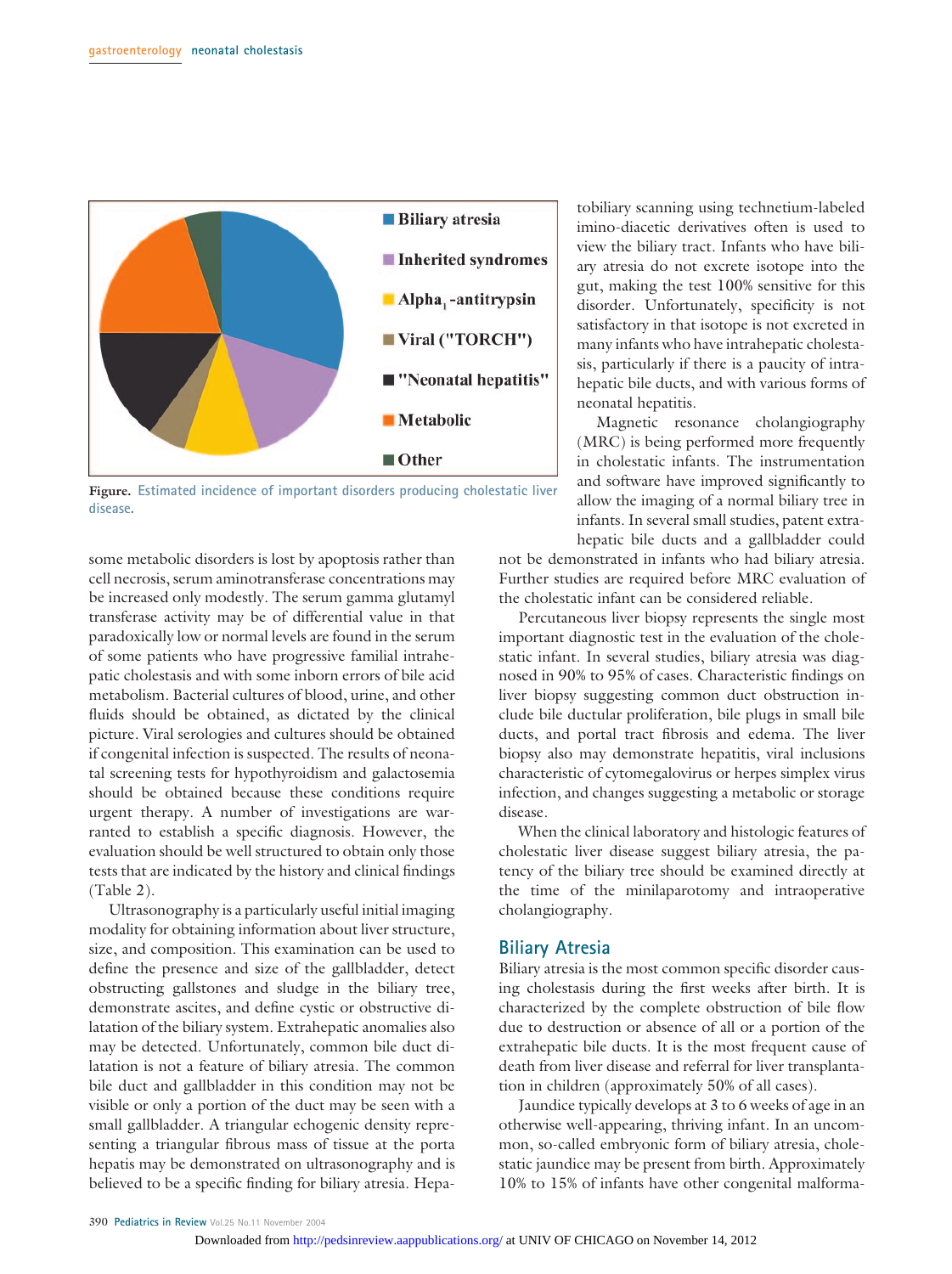# **Table 2. Evaluation of the Infant Who Has Cholestasis**

#### **Initial Investigations**

- (Establish the presence of cholestasis, define severity of liver dysfunction, and **detect readily treatable disorders)**
- **Fractionated serum bilirubin concentration**
- **Serum liver chemistries: alanine aminotransferase, aspartate aminotransferase, alkaline phosphatase, gamma glutamyl transferase**
- **Tests of liver function: serum glucose, albumin, cholesterol, ammonia, and coagulation studies (prothrombin time, partial thromboplastin time, coagulation factor levels)**
- **Complete blood count**
- **Bacterial cultures of blood, urine, other as indicated**
- **Paracentesis if ascites (examine for bile and infection)**

**Investigations to Establish a Specific Diagnosis**

- **Ultrasonography of liver and biliary system (magnetic resonance cholangiography in selected cases)**
- Serum alpha<sub>1</sub>-antitrypsin level and phenotype
- **Serologies and cultures for viruses (TORCH agents, parovovirus B19, human herpesvirus type 6, human immunodeficiency virus, other)**
- **Sweat chloride analysis**
- **Metabolic screen (urine and serum amino and organic acids)**
- **Endocrine studies (thyroxine, thyroid-stimulating hormone, evaluation for hypopituitarism as indicated)**
- **Urine and serum bile acid analysis**
- **Specific enzyme assays on liver tissue, fibroblasts, others such as red blood cells (eg, red cell galactose-1-phosphate uridylyltransferase activity)**
- **Hepatobiliary scintigraphy in selected cases (eg, assess for bile duct perforation)**
- **Percutaneous liver biopsy (routine histology, immunohistochemistry, viral culture and nucleic acid assays, electron microscopy, enzymology as required)**
- **Genetic testing as indicated**
- **Cystic fibrosis**
- **Alagille syndrome**
- **Three forms of progressive familial intrahepatic cholestasis**
- **Exploratory laparotomy and intraoperative cholangiography if biliary obstruction not excluded**

Modified from Suchy FJ. Approach to the infant with cholestasis. In: Suchy FJ, Sokol RJ, Balistreri WF, eds. *Liver Disease in Children.* Philadelphia, Pa: Lippincott, Willaims & Wilkins; 2001:191

tions, including polysplenia, malrotation, preduodenal portal vein, and cardiovascular anomalies. There appears to be no genetic predisposition, and familial cases are extremely rare.

In most cases, biliary atresia is an evolving process, with progressive inflammatory and fibrotic obliteration of the extrahepatic biliary tree. During the evolution of biliary obstruction, the histopathology of the extrahepatic biliary tree may demonstrate varying degeneration of epithelial cells, inflammation, and fibrosis in periductal tissues. Bile ducts within the liver that extend to the porta hepatis usually are patent during the first postnatal weeks, but are destroyed progressively, probably by the

same process that leads to destruction of the extrahepatic bile ducts. Histopathologic findings on liver biopsy are consistent with large duct obstruction, including portal tract edema, bile ductular proliferation, and the presence of bile plugs in bile ductules.

The cause of biliary atresia remains unknown. Because of the inflammatory nature of the destructive process in the extrahepatic bile ducts, infection long has been considered a likely cause. A number of viruses over the years have been associated with but not proven to cause biliary atresia, including cytomegalovirus, rubella virus, and rotavirus. The role of these agents in causing the disorder remains uncertain. More recently, reovirus type 3 has received considerable attention. Reovirus RNA has been detected in the liver tissue of approximately 50% of patients who had biliary atresia and almost 80% of patients who had choledochal cysts. Immaturity of the immune system and genetic factors may contribute to the pathogenesis of the disorder. It is clear that in most cases, biliary atresia is not a true birth defect. However, in the 10% to 15% of cases that involve multiple congenital anomalies, injury to the biliary tract may begin prenatally and present with biliary obstruction at birth.

The diagnosis of biliary atresia

involves the exclusion of other known causes of neonatal cholestasis (Table 2). Abdominal ultrasonography is particularly useful in the initial evaluation to exclude a choledochal cyst as a cause of obstruction. Liver biopsy remains the single most useful test in differentiating intrahepatic cholestasis from biliary obstruction. If the diagnosis of biliary atresia cannot be excluded by initial diagnostic tests, operative exploration and intraoperative cholangiography should be performed.

For patients found to have biliary atresia, the intraoperative cholangiogram should be followed by a biliary drainage procedure or the so-called hepatoportoenterostomy operation developed by Kasai. This procedure con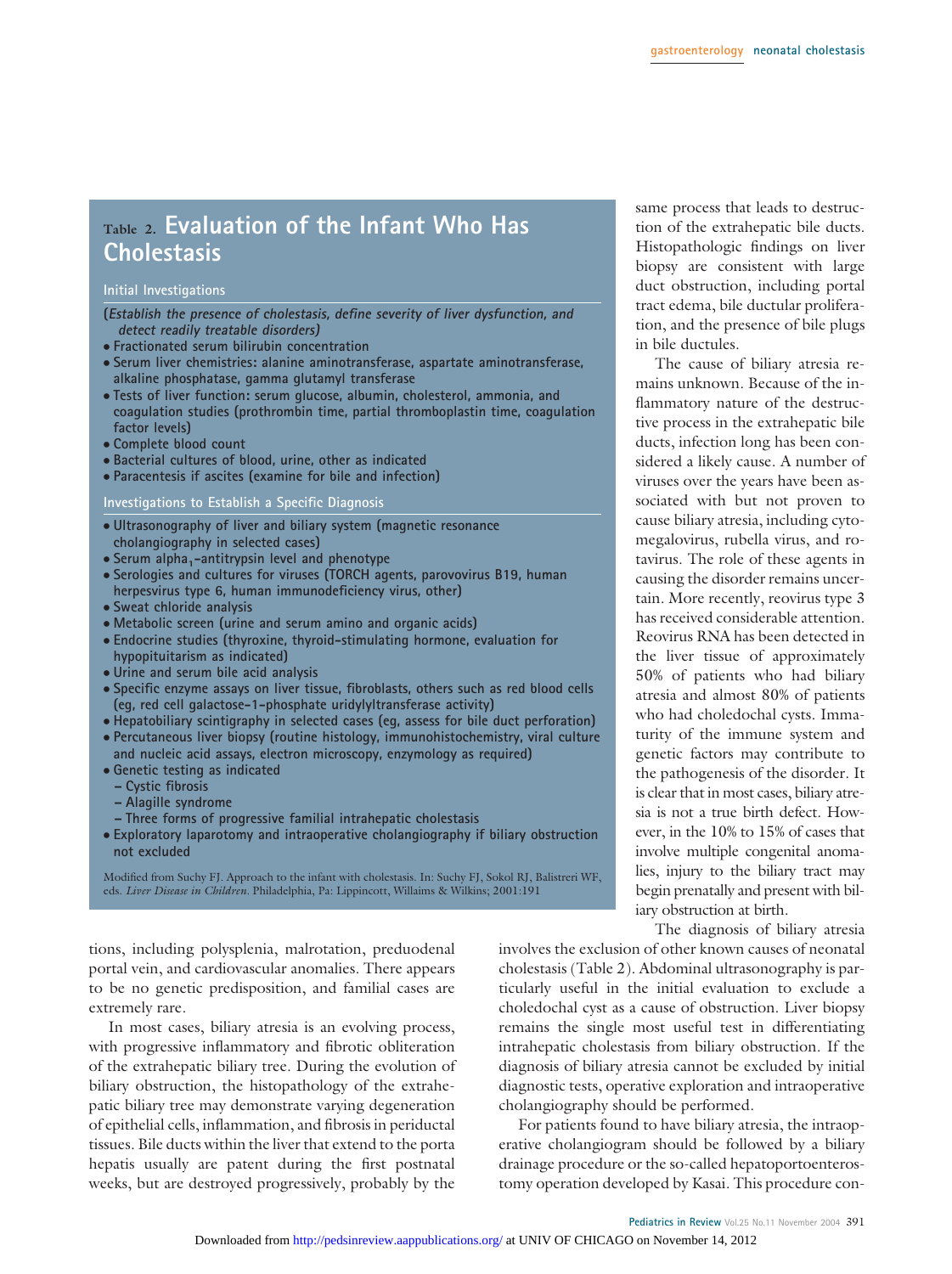sists of transecting the fibrous tissue at the area of the porta hepatis, with subsequent apposition of a Rouxen-Y loop of intestine to act as a conduit for biliary drainage. The resection at the area of the porta hepatis may expose small but patent bile ducts that can be used to restore the bile flow. The rate of success in establishing bile flow is related directly to the age of the patient at the time of surgery. Bile drainage is achieved in more than 80% of infants operated on at younger than 60 days of age but in fewer than 20% of patients older than 90 days. Some patients who have biliary atresia may have patent proximal portions of the biliary tree or cystic structures in the porta hepatis that allow a conventional anastomosis with a segment of intestine, but these cases account for only 5% of affected infants.

The prognosis for untreated biliary atresia is extremely poor, with most patients dying from liver failure by 2 years of age. The Kasai procedure, although not curative in most patients, prolongs survival significantly. The 10-year actuarial rate for patients who have their native livers is approximately 30% in reports from multiple centers. Thus, children who have biliary atresia derive long-term benefit from the hepatic portoenterostomy procedure, although most have some persistent liver dysfunction and eventually may require liver transplantation. In a recent large series of patients from France, the overall 10-year survival rate of infants treated with the Kasai operation and, if necessary, liver transplantation was 72%.

#### **Alpha1-antitrypsin Deficiency**

 $Alpha<sub>1</sub>$ -antitrypsin deficiency may present with neonatal cholestasis and can be associated with progressive liver disease. Alpha<sub>1</sub>-antitrypsin is the principal serum inhibitor of proteolytic enzymes, including neutrophil elastase. Patients who have the homologous deficiency state or the protease inhibitor ZZ phenotype (PiZZ) have markedly reduced amounts of alpha<sub>1</sub>-antitrypsin, generally in the range of 10% to 15% of normal values. The incidence of the PiZZ phenotype is approximately 1 in 2,000 live births. Cholestatic jaundice occurs in approximately 10% to 15% of infants who have the PiZZ phenotype, and hepatomegaly and acholic stools may be present. Approximately 40% to 50% of infants who have the PiZZ phenotype are asymptomatic, but they may have abnormal liver biochemical test results in the first postnatal months.

On liver biopsy, a giant cell hepatitis may be present. Bile ductular proliferation is common, and paucity of the intralobular bile ducts may be found later. Periodic acid-Schiff-positive diastase-resistant inclusions accumulate within hepatocytes and represent the abnormal alpha<sub>1</sub>antitrypsin protein. The accumulation of this material is responsible for producing liver injury.

It is unclear why only 10% to 15% of those who have the homologous deficiency state manifest liver disease. The outcome of neonatal cholestasis relating to alpha<sub>1</sub>antitrypsin deficiency varies. Although patients may develop cirrhosis in the first postnatal months, jaundice clears in most patients by 4 months of age. Abnormal findings on liver biochemical tests may persist and lead to cirrhosis later in life. There is no specific treatment for alpha<sub>1</sub>-antitrypsin deficiency. Liver transplantation is curative for those progressing to cirrhosis.

#### **Alagille Syndrome**

Alagille syndrome is the most common form of familial intrahepatic cholestasis. Its features include chronic cholestatic liver disease and a variety of other congenital malformations. In addition to liver disease, patients often have congenital heart disease, with peripheral pulmonic stenosis being the most common defect. Patients also have dysmorphic facies and may have anomalies of the vertebrae, eyes, and kidneys. Short stature is frequent. Alagille syndrome is inherited as an autosomal dominant trait with variable penetrance and expressivity.

Cholestatic liver disease in Alagille syndrome is related to the paucity of interlobular bile ducts. Bile ducts are formed normally, but they are lost progressively with age by a mechanism that has not been defined. The onset of cholestasis often occurs in the neonatal period, with jaundice and acholic stools. In contrast to biliary atresia, liver size initially is normal or only slightly enlarged. Dysmorphic facial features may be difficult to recognize at birth, but they become more apparent by 2 years of age. Patients often develop intense pruritus by 6 months of age. Marked hyperlipidemia may produce severe cutaneous xanthomas during the first postnatal years.

Mutations in the *Jagged 1* gene are found in patients who have Alagille syndrome. This gene encodes one of several ligands for the notch receptor system that is involved in control of cell differentiation and proliferation.

The outcome in Alagille syndrome is guarded because of the progressive loss of bile ducts and the complications of severe cholestasis, including growth failure, metabolic bone disease, intractable pruritus, and xanthomas. In a recent series of 163 patients, actuarial survival with the native liver at 10 years was 51%. This figure increased to 68% with liver transplantation. The ability to undergo liver transplantation may be limited by severe congenital heart disease.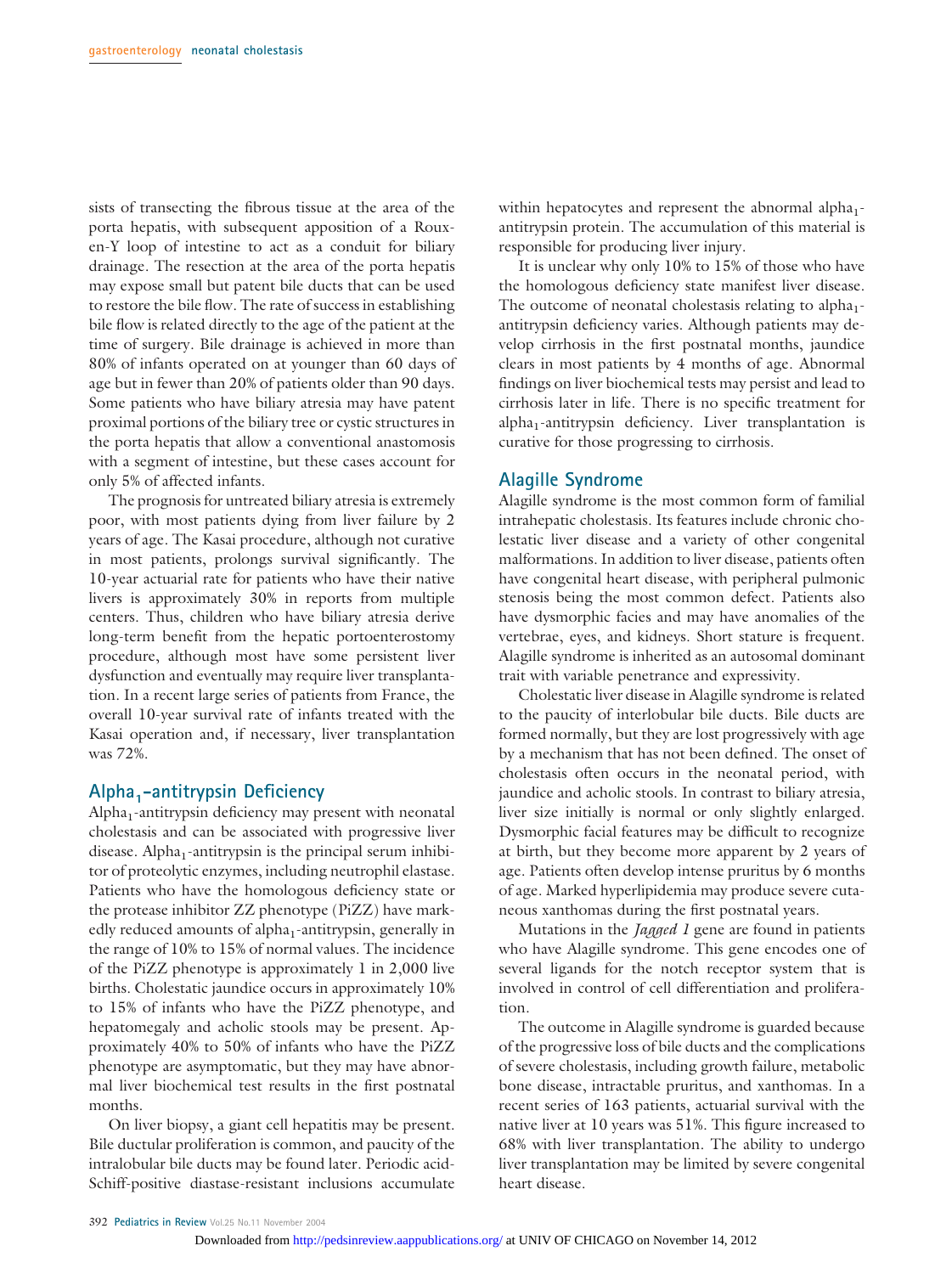|                                     | PFIC <sub>1</sub>                                                                                                                             | PFIC <sub>2</sub>                                                                                                       | PFIC <sub>3</sub>                                                    |
|-------------------------------------|-----------------------------------------------------------------------------------------------------------------------------------------------|-------------------------------------------------------------------------------------------------------------------------|----------------------------------------------------------------------|
| <b>Genetics</b>                     | Autosomal recessive                                                                                                                           | Autosomal recessive                                                                                                     | Autosomal recessive                                                  |
| Serum gamma-glutamyl<br>transferase | Low                                                                                                                                           | Low                                                                                                                     | <b>High</b>                                                          |
| <b>Bile</b>                         | Low bile acids                                                                                                                                | Low bile acids                                                                                                          | Low phospholipids                                                    |
| Gene                                | FIC <sub>1</sub>                                                                                                                              | <b>BSEP</b>                                                                                                             | MDR <sub>3</sub>                                                     |
| Gene product                        | P-type ATPase (function<br>unknown)                                                                                                           | Bile salt pump                                                                                                          | Phospholipid transporter<br>(membrane flippase)                      |
| Cell localization                   | Apical: qut, bile duct cells,<br>canalicular membrane                                                                                         | Canalicular membrane                                                                                                    | Canalicular membrane                                                 |
| Clinical course                     | Neonatal onset, variable<br>progression                                                                                                       | Neonatal onset, rapid<br>progression                                                                                    | Neonatal or later onset with<br>cholestasis, variable<br>progression |
| <b>Pruritus</b>                     | $+++++$                                                                                                                                       | $+ + + +$                                                                                                               | 土                                                                    |
| <b>Histology</b>                    | Pseudoacinar pattern of<br>hepatocytes, canalicular<br>cholestasis, coarsely<br>granular bile in bile<br>canaliculi on electron<br>microscopy | Giant cell transformation of<br>hepatocytes, amorphous<br>or dense bile in bile<br>canaliculi on electron<br>microscopy | Portal fibrosis, bile ductular<br>proliferation                      |

## **Table 3. Forms of Progressive Familial Intrahepatic Cholestasis (PFIC)**

#### **Cholestasis Associated With Parenteral Nutrition**

Infants, particularly those born preterm, may develop cholestasis as a metabolic complication of total parenteral nutrition (TPN). The incidence of TPN-associated cholestasis is correlated inversely with birthweight, with the complication occurring in almost 50% of infants whose birthweights are less than 1,000 g. It also is related to the duration of therapy, with the onset often seen after 2 weeks of receiving TPN. Cholestasis occurs particularly in infants who have complicated medical courses, including those affected by respiratory distress, hypoxia, acidosis, necrotizing enterocolitis, sepsis, and short bowel syndrome.

The pathogenesis of TPN-associated cholestasis is multifactorial. Affected infants usually are of low birthweight and, because of a variety of other medical problems, often are not fed enterally and may have significant gastrointestinal problems, including short bowel syndrome and bacterial overgrowth. The parenteral nutrition solutions have improved significantly over the years and have much less toxicity if used appropriately. However, intravenous lipid emulsions and their phytosterol content may play a role in producing liver dysfunction. Among critically ill infants, a number of hepatotoxins may be synergistic in producing oxidative liver injury, including bacterial endotoxin, lipid emulsions, specific amino acids and degradation products, and trace elements such as copper, aluminum, and manganese.

TPN-associated cholestasis has the potential to lead to progressive liver disease and cirrhosis. It is extremely important to initiate enteral feedings as early as possible to provide a stimulus for bile flow, gallbladder contraction, and intestinal motility. Even small amounts of enteral nutrition that may not be significant nutritionally may have positive effects on hepatobiliary function. For cholestatic patients who require continued TPN, the manganese and copper content of the solution should be reduced or eliminated because these metals may accumulate to toxic levels and contribute to liver injury. The fat-soluble vitamin status of the patient should be monitored closely, and the TPN infusate adjusted accordingly. After TPN is discontinued and total enteral feeding established, cholestasis may not resolve completely for many months. The infant may have residual hepatic fibrosis or even cirrhosis.

#### **Progressive Familial Intrahepatic Cholestasis (PFIC)**

These inherited forms of cholestasis of hepatocellular origin often present in the neonate or during the first year after birth. The intra- and extrahepatic biliary tree is normal. Three distinct forms have been identified (Table 3). Mutations in transporters that contribute to bile formation have been defined in the three forms. A diagnosis of PFIC1 or PFIC2 should be considered in cholestatic infants who have paradoxically normal or low serum levels of gamma-glutamyl transferase.

Pediatrics in Review Vol.25 No.11 November 2004 393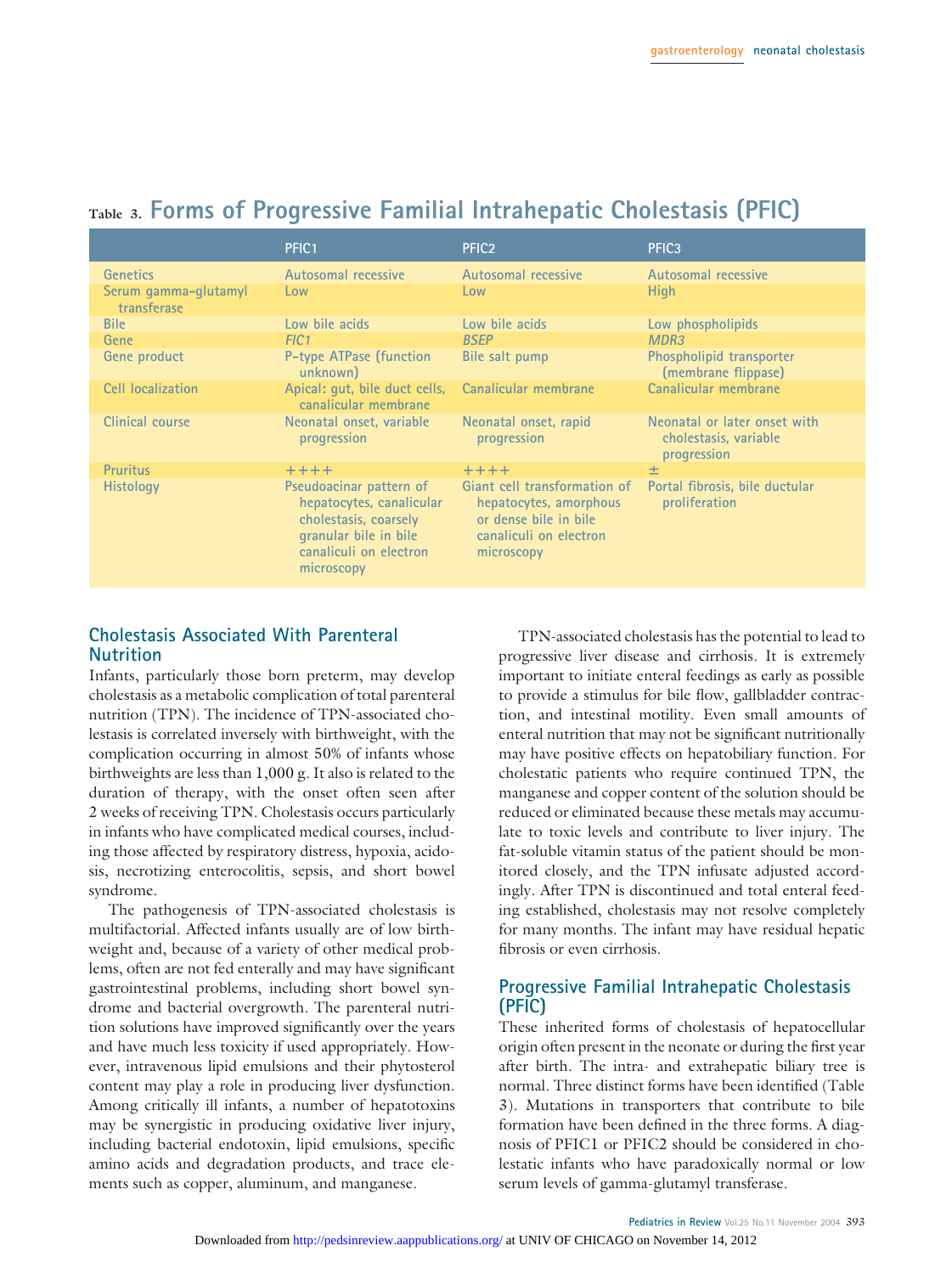| <b>Vitamin</b>         | <b>Deficiency</b>                                                                                                                                                                       | Treatment/Prevention                                                                                                                                              |
|------------------------|-----------------------------------------------------------------------------------------------------------------------------------------------------------------------------------------|-------------------------------------------------------------------------------------------------------------------------------------------------------------------|
| Vitamin A<br>Vitamin D | Xerophthalmia, keratomalacia, night blindness<br>Rickets, osteomalacia                                                                                                                  | 5,000 to 25,000 U/d of water-miscible preparation<br>Drisdol 3 to 10 times recommended dietary allowance<br>for age or $1,25(OH)_{2}D 0.05$ to 0.3 mcg/kg per day |
| Vitamin E              | Progressive neuromuscular degeneration (truncal<br>and limb ataxia, depressed vibratory and<br>position sensation, peripheral neuropathy,<br>proximal muscle weakness, ophthalmoplegia) | d-alpha tocopheryl polyethylene glycol-1000-<br>succinate 15 to 25 IU/kg per day                                                                                  |
| Vitamin K              | Coaquiopathy                                                                                                                                                                            | Phytonadione 2.5 to 5 mg twice weekly up to 5 mg/d;<br>phytonadione injection 2 to 5 mg intramuscularly<br>every 4 wk                                             |

### **Table 4. Fat-soluble Vitamin Supplementation in Chronic Cholestasis**

PFIC can progress to cirrhosis. Patients, particularly those who have PFIC1 and 2, often develop intractable pruritus from the disorder. Biliary diversion has been used as an effective treatment for pruritus, and there is some evidence that liver disease improves after this procedure. Liver transplantation is required for patients who progress to cirrhosis.

#### **Medical Management of Chronic Cholestasis**

For the infant who has cholestatic liver disease, efforts should be directed toward promoting growth and development and minimizing discomfort relating to the complications of cholestasis. Protein-energy malnutrition leading to growth failure is a frequent consequence of chronic cholestatic liver disease, occurring in about 60% of affected patients. Steatorrhea is common in children who have cholestasis. Decreased bile acid excretion results in impaired intraluminal lipolysis, solubilization, and intestinal absorption of long-chain triglycerides. Because of steatorrhea and increased energy expenditure, caloric intake should be approximately 125% of the recommended dietary allowance based on ideal body weight. Many patients have a significant deficit in weight and require additional calories for catch-up growth. Oral feeding is the preferred route, but anorexia and decreased muscle mass due to progressive liver disease may require continuous or supplemental nocturnal nasogastric feedings to provide sufficient calories to reverse malnutrition. Medium-chain triglycerides do not require solubilization by bile salts before intestinal absorption and, thus, can provide needed calories when administered orally in one of several infant formulas or as an oil supplement. For infants progressing to end-stage liver disease and facing liver transplantation, the outcome is improved when there is no malnourishment.

Adequate protein intake (2.0 to 3.0 g/kg per day in infants) also must be delivered and usually is tolerated

well without hyperammonemia unless liver failure is advanced. The casein hydrolysates present in the mediumchain triglyceride-containing formulas are satisfactory. Amounts up to 4.0 g/kg per day may be provided to correct malnutrition prior to liver transplantation, but such administration requires careful biochemical monitoring.

Cholestatic infants also are at significant risk of developing fat-soluble vitamin deficiency, which should be prevented by adequate administration of oral supplements. A recent advance has been the use of watersoluble esters of fat-soluble vitamins, which are available commercially in preparations for infants. The polyethylene glycol-1000-succinate (TPGS) forms can be absorbed directly into the enterocyte without incorporation into micelles. Liquid preparations of the watersoluble ester of vitamin E TPGS are available for treatment of older patients. The absorption of standard doses of other fat-soluble vitamins may be facilitated when administered with TPGS vitamin E. The manifestations of fat-soluble vitamin deficiencies and the approach to their prevention and treatment are outlined in Table 4.

Pruritus caused by chronic cholestasis can cause considerable morbidity and often develops by 3 months of age. The antibiotic rifampicin, probably acting through stimulation of pathways for metabolism of hydrophobic bile acids and other pruritogenic compounds, may provide relief in some patients when administered in a dose of 10 mg/kg per day. Bile acid-binding agents such as cholestyramine may be efficacious, but they are difficult to administer, particularly to infants. They also can be associated with increased steatorrhea and have the potential to produce intestinal obstruction. Phenobarbital is used occasionally but should be avoided because of behavioral changes and drowsiness. Ursodeoxycholic acid, a hydrophilic bile acid, may be useful when administered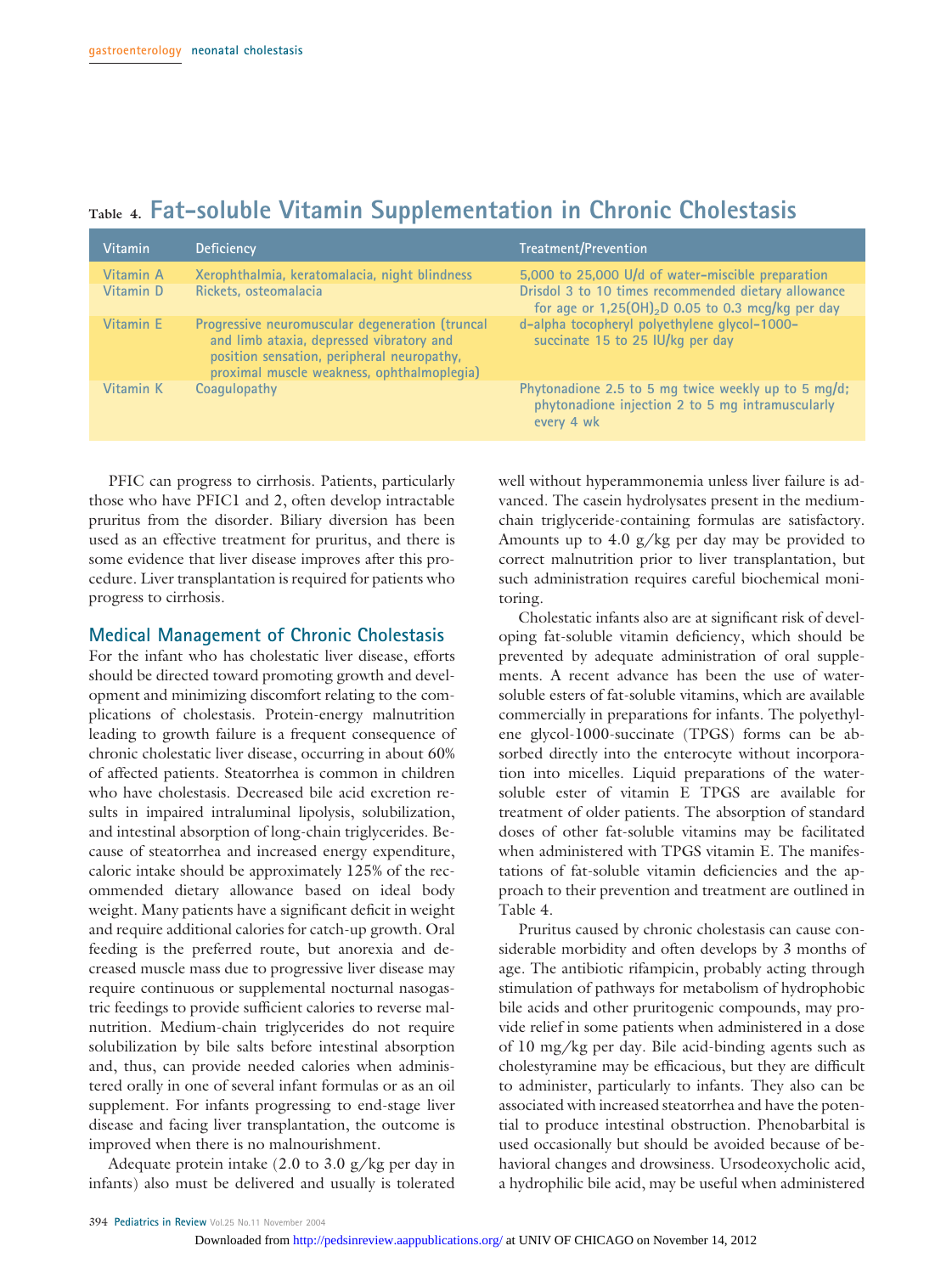in doses of 10 to 20 mg/kg per day. It is used to stimulate bile flow and displace toxic bile acids from the liver, but has the potential to produce diarrhea and may be hepatotoxic in patients who have poor bile flow.

Several different biliary diversion procedures have been used successfully to relieve intractable pruritus and xanthomas in patients who have severe intrahepatic cholestasis. It is believed that the procedures improve the cholestatic process by removing hydrophobic bile acids and other toxic compounds that produce liver injury and lead to pruritus.

#### **Conclusion**

Cholestatic jaundice defined as conjugated hyperbilirubinemia is a typical presenting feature of neonatal liver disease and often is confused with the more common prolonged unconjugated hyperbilirubinemia sometimes seen with breastfeeding. The pediatrician is essential for detecting liver disease through a careful history, physical examination, and fractionation of the serum bilirubin. Biliary atresia is the most common disorder producing cholestasis during the first postnatal months. Liver dysfunction from biliary obstruction must be differentiated from numerous intrahepatic disorders, such as congenital

infection and inborn errors of metabolism. Early recognition and a stepwise diagnostic evaluation of the cholestatic infant are essential in successfully treating or managing the complications of the many metabolic and infectious liver diseases of the infant as well as surgically relieving obstruction in patients who have biliary atresia.

#### **Suggested Reading**

- Balistreri WF. Inborn errors of bile acid biosynthesis and transport. Novel forms of metabolic liver disease*. Gastroenterol Clin North Am*. 1999;28:145–172
- Fischler B, Papadogiannakis N, Nemeth A. Aetiological factors in neonatal cholestasis. *Acta Paediatr*. 2001;90:88–92
- Jacquemin E. Progressive familial intrahepatic cholestasis*. J Gastroenterol Hepatol*. 1999;14:594–599
- Karpen SJ. Update on the etiologies and management of neonatal cholestasis*. Clin Perinatol*. 2002;29:159–180
- Lykavieris P, Hadchouel M, Chardot C, Bernard O. Outcome of liver disease in children with Alagille syndrome: a study of 163 patients. *Gut*. 2001;49:431–435
- Sokol RJ, Mack C. Etiopathogenesis of biliary atresia*. Semin Liver Dis*. 2001;21:517–524
- Suchy FJ. Approach to the infant with cholestasis. In: Suchy FJ, Sokol RJ, Balistreri WB, eds. *Liver Disease in Children*. 2nd ed. Philadelphia, Pa: Lippincott, Williams & Wilkins; 2001: 187–194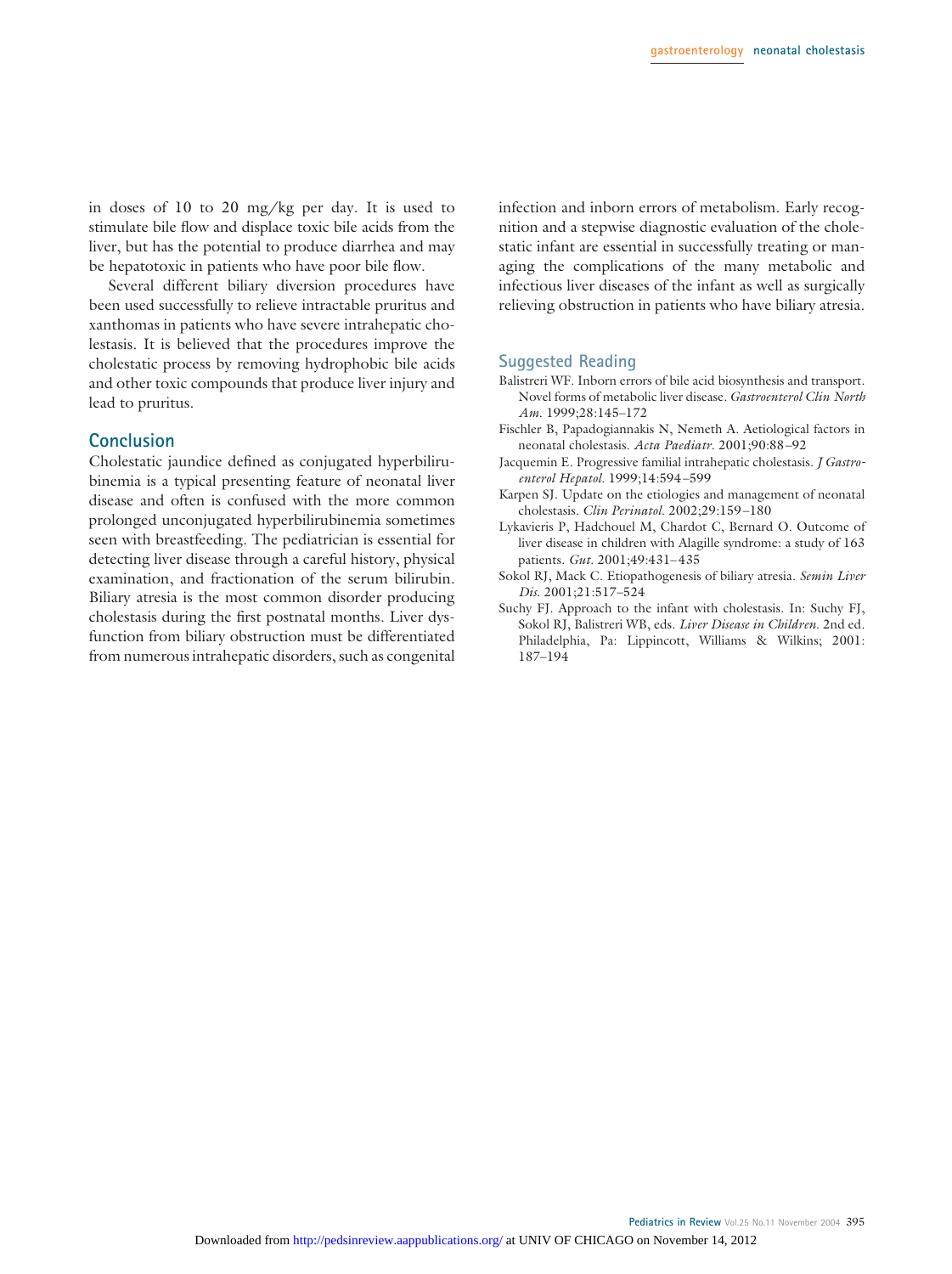# **PIR Quiz**

**Quiz also available online at www.pedsinreview.org.**

- **10. A 3-week-old girl is brought to your office for evaluation of jaundice. She was born after an uncomplicated term gestation and normal vaginal delivery. The mother's blood group is B Rh-positive and the baby's is O Rhnegative. The infant has been breastfed and has gained 400 g since birth. She was noted to be jaundiced from the second postnatal day, with her bilirubin peaking at 13 mg/dL (222.3 mcmol/L) on the fifth day. The mother reports that the baby has remained jaundiced, and her stools are looking much lighter than before. Physical examination reveals a normal-appearing newborn except for jaundice. Laboratory evaluation shows: hemoglobin, 13 g/dL (130 g/L) and bilirubin, 8.9 mg/dL (152.2 mcmol/L), with a direct fraction of 6.1 mg/dL (104.3 mcmol/L). Which of the following conditions could best explain these findings?**
	- **A. Alagille syndrome.**
	- **B. Extrahepatic biliary atresia.**
	- **C. Human milk jaundice.**
	- **D. Maternal-fetal blood group incompatibility.**
	- **E. Prolonged physiologic jaundice.**
- **11. A 9-month-old boy presents with failure to thrive since 1 month of age. The mother has noticed that he has been jaundiced for the last 2 months. The infant was born after an uncomplicated pregnancy and delivery. His birthweight was 3.1 kg, and he now weighs 6.2 kg. Physical examination reveals dysmorphic facies, with a broad forehead, widely spaced eyes, and a small mandible. Mild icterus is present. A grade 3/6 systolic murmur is heard over the pulmonic area. The liver edge is firm and 2 cm below the right costal margin. Radiologic examination reveals a normal heart size and fusion defects of several thoracic vertebrae. Laboratory examination documents a serum bilirubin of 6.8 mg/dL (116.3 mcmol/L), with a direct fraction of 5.1 mg/dL (87.2 mcmol/L). Which of the following conditions best explains these findings?**
	- **A. Alagille syndrome.**
	- **B.** Alpha<sub>1</sub>-antitrypsin deficiency.
	- **C. Choledocal cyst.**
	- **D. Extrahepatic biliary atresia.**
	- **E. Progressive familial intrahepatic cholestasis.**
- **12. You are caring for a 6-month-old boy who is diagnosed with progressive familial intrahepatic cholestasis (PFIC1). Physical examination reveals the liver to be firm and palpable 3 cm below the costal margin. His serum bilirubin is 8.5 mg/dL (145.4 mcmol/L), with a direct fraction of 6.7 mg/dL (114.6 mcmol/L). Deficiency of which of the following nutrients is he most susceptible to?**
	- **A. Ascorbic acid.**
	- **B. Copper.**
	- **C. Niacin.**
	- **D. Thiamine.**
	- **E. Vitamin E.**
- **13. A 3-week-old girl is brought to your office for evaluation of jaundice. She was born after a normal term pregnancy. The mother's blood group is O Rh-positive, and the baby's is B Rh-negative. The baby was noted to be jaundiced on the second postnatal day, but the condition seemed to improve over the next week. The infant has been breastfed and gaining weight satisfactorily. Over the last week, the mother has noticed that the baby is becoming jaundiced again. Physical examination reveals a normal-appearing newborn except for yellowish discoloration of the sclerae and skin. Laboratory examination shows: hemoglobin, 13 g/dL (130 g/L) and bilirubin, 8.9 mg/dL (152.2 mcmol/L), with a direct fraction of 6.1 mg/dL (104.3 mcmol/L). Which of the following is the next most appropriate step in evaluation?**
	- **A. Abdominal ultrasonography.**
	- **B. Direct and indirect Coombs test.**
	- **C. Exploratory laparotomy and intraoperative cholangiography.**
	- **D. Liver biopsy.**
	- **E. Serology for congenital infections (TORCH).**